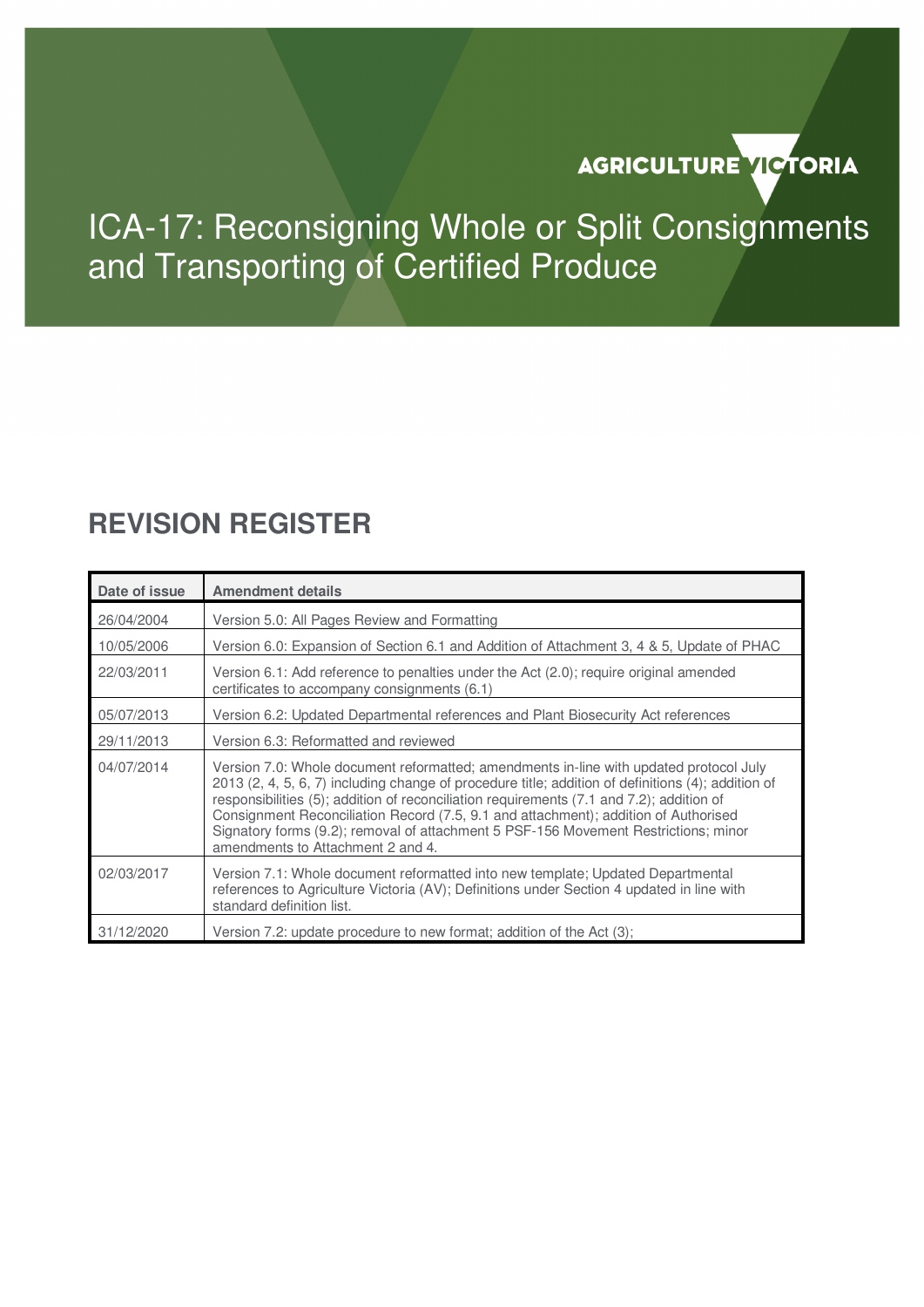Authorised and published by the Victorian Government Department of Jobs, Precincts and Regions 1 Spring Street Melbourne Victoria 3000 Telephone (03) 9651 9999

© Copyright State of Victoria, Department of Jobs, Precincts and Regions 2020

ISBN 978-1-76090-371-8 (pdf/online/MS word).

For more information contact the DJPR Customer Service Centre 136 186.

This document is also available in PDF format on the internet at www.agriculture.vic.gov.au

#### **Disclaimer**

This publication may be of assistance to you but the State of Victoria and its employees do not guarantee that the publication is without flaw of any kind or is wholly appropriate for your particular purposes and therefore disclaims all liability for any error, loss or other consequence which may arise from you relying on any information in this publication.

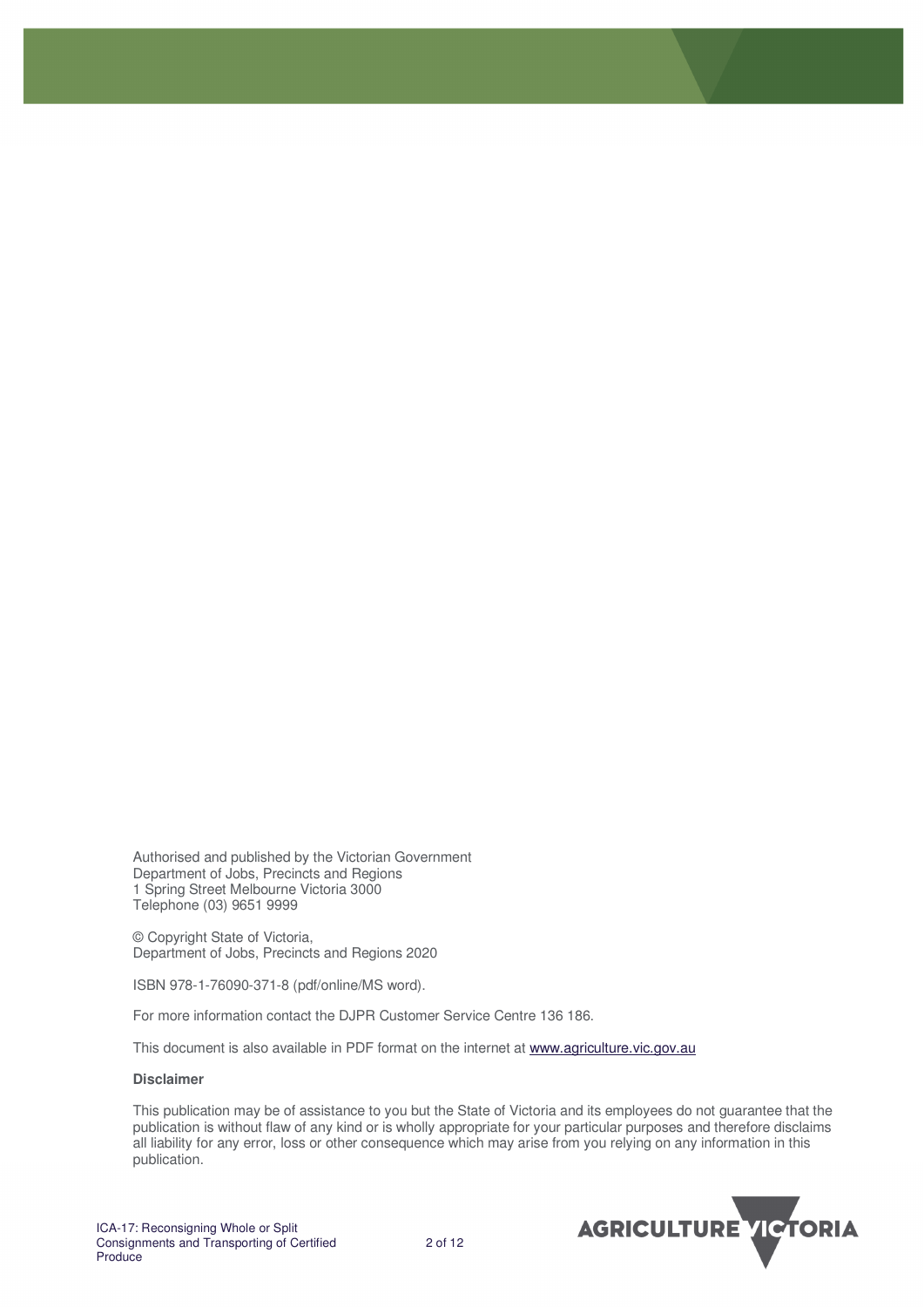# **TABLE OF CONTENTS**

| 1           | Purpose<br>$\overline{4}$ |                                                                   |                |
|-------------|---------------------------|-------------------------------------------------------------------|----------------|
| 2           | Scope                     | 4                                                                 |                |
| З           |                           | References                                                        | 4              |
| 4           |                           | Definitions                                                       | 4              |
| 5           |                           | Responsibility                                                    | 6              |
| 6           |                           | Requirement                                                       | 6              |
| 7           |                           | Procedure                                                         | $\overline{7}$ |
|             | 7.1                       | Reconsigning Whole Consignments                                   | $\overline{7}$ |
|             |                           | 7.1.1 Distribution of Certificate                                 | $\overline{7}$ |
|             | 7.2                       | Reconsigning Split Consignments                                   | $\overline{7}$ |
|             |                           | 7.2.1 Distribution of Certificate                                 | 8              |
|             | 7.3                       | Reason for Reconsigning or Split Consigning Original Consignments | 8              |
|             | 7.4                       | Secondary Wholesalers                                             | $\mathsf 9$    |
|             | 7.5                       | <b>Consignment Reconciliation Records</b>                         | 9              |
| 8           |                           | Accreditation                                                     | $\mathsf 9$    |
|             | 8.1                       | Application for Accreditation                                     | $\mathsf 9$    |
|             | 8.2                       | <b>Audit Process</b>                                              | $\mathsf 9$    |
|             |                           | 8.2.1<br><b>Initial Audit</b>                                     | 9              |
|             |                           | 8.2.2 Compliance Audits                                           | 10             |
|             |                           | 8.2.3 Re-Accreditation                                            | 10             |
|             | 8.3                       | Certificate of Accreditation                                      | 10             |
|             | 8.4                       | Non-conformances and Sanctions                                    | 10             |
|             |                           | 8.4.1 Non-conformances                                            | 10             |
|             |                           | Incident Reports<br>8.4.2                                         | 11             |
|             |                           | 8.4.3 Suspension and Cancellation                                 | 11             |
|             |                           | 8.4.4 Prosecution                                                 | 11             |
| $\hbox{ }9$ |                           | Records and Document Control                                      | 11             |
|             | 9.1                       | ICA System Records                                                | 11             |
|             | 9.2                       | ICA System Documentation                                          | 11             |
| 10          |                           | Attachments                                                       | 12             |

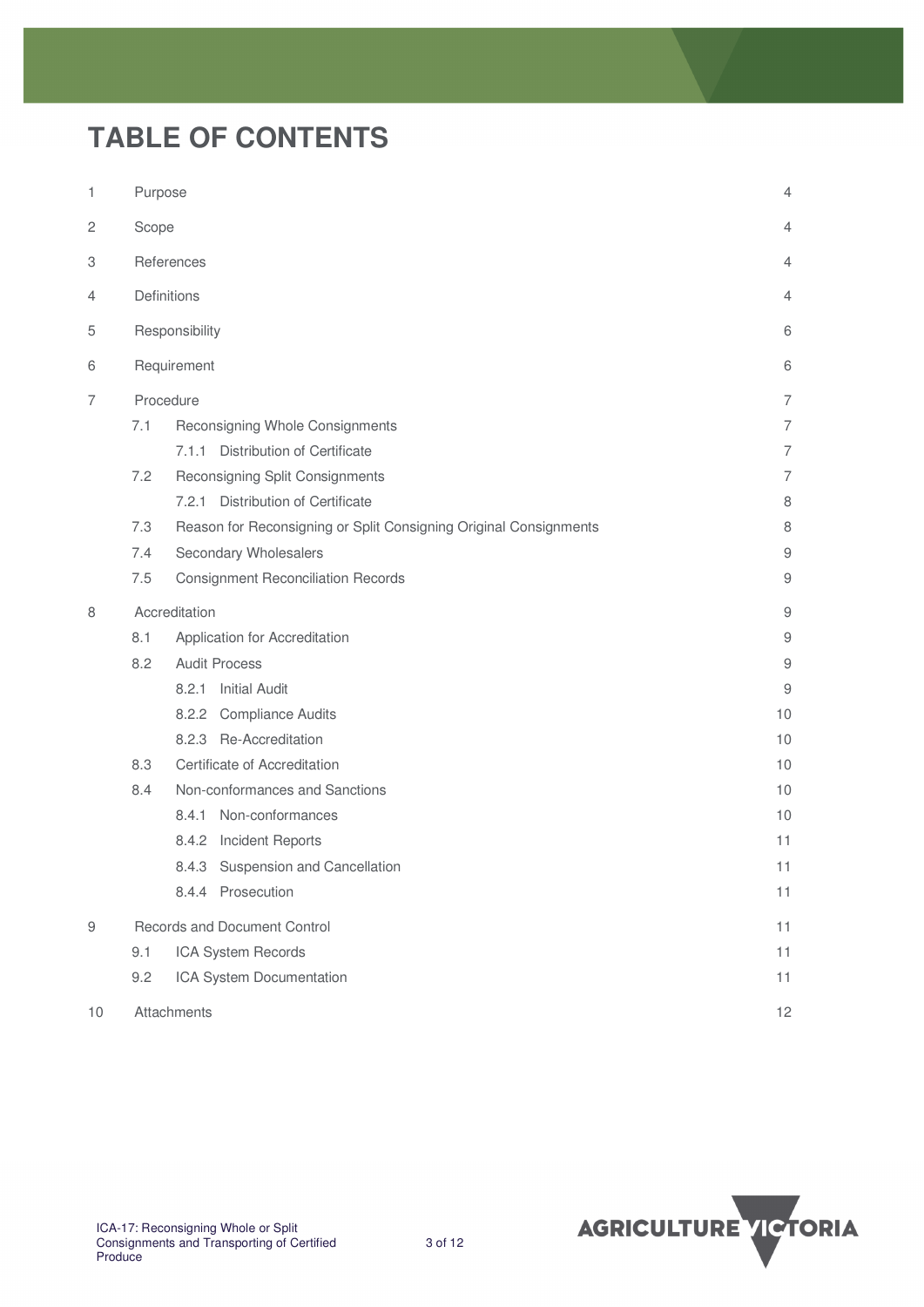## **1 Purpose**

The purpose of this procedure is to describe:

- the principles of operation; and
- the responsibilities and actions of personnel;

that applies to certification of reconsigning original whole or split consignments under an Interstate Certification Assurance (ICA) arrangement.

## **2 Scope**

This procedure covers all splitting and reconsigning of original certified consignments received by a business operating under an ICA arrangement in Victoria.

A certified consignment can be covered by:

- a Plant Health Certificate (PHC) issued by an authorised person or Inspector; or
- a Plant Health Assurance Certificate (PHAC) issued by a business operating under an ICA arrangement.

This procedure is not intended for use by the business that prepared the produce. If the business that prepared the produce is deciding on the destination of parts of a consignment, separate certificates must be issued at the time of certification.

It is the responsibility of the business reconsigning the produce to ensure compliance with all applicable quarantine requirements.

Information on intrastate requirements can be obtained from a local Agriculture Victoria Officer. Information on interstate quarantine requirements can be obtained from the plant quarantine service in the destination state.

The Plant Biosecurity Act 2010 provides for severe penalties where alterations are made without proper approval or are not in accordance with the requirements of this procedure.

## **3 References**

Plant Biosecurity Act 2010

PSW-02: Guide for Completion of Plant Health Assurance Certificates

## **4 Definitions**

**Accredit** means to authorise nominated staff within a business to issue assurance certificates.

Act **Act 1992 12 Act 12 Act 2010** Means the *Plant Biosecurity Act 2010* (the Act).

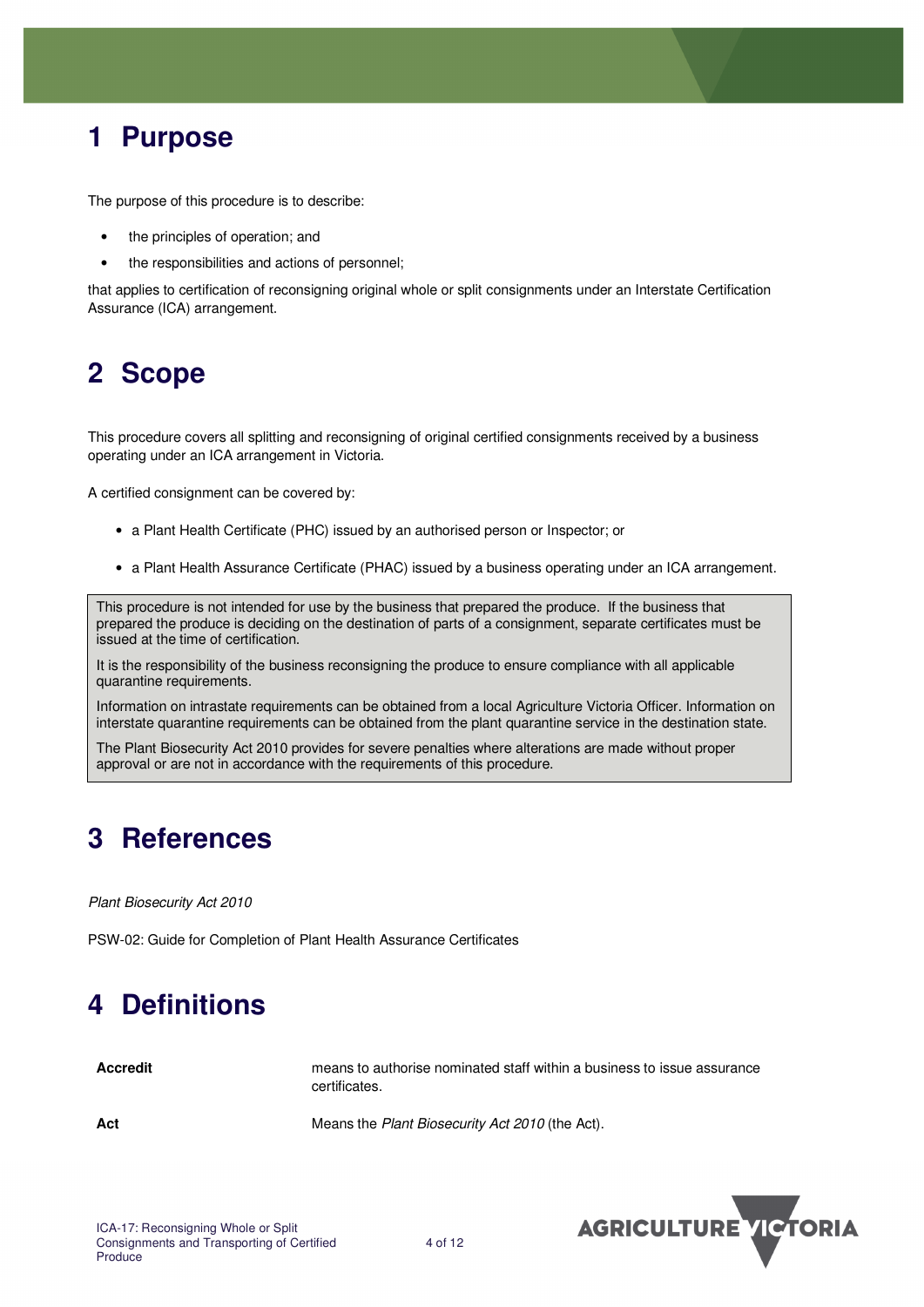| <b>Accrediting Authority</b>                               | means the government department responsible for accrediting a business<br>under this protocol in the exporting State or Territory.                                                                                                                                     |
|------------------------------------------------------------|------------------------------------------------------------------------------------------------------------------------------------------------------------------------------------------------------------------------------------------------------------------------|
| <b>Application for Accreditation</b>                       | means an Application for Accreditation of a business for an Interstate<br>Certification Assurance (ICA) arrangement.                                                                                                                                                   |
| <b>Assurance Certificate</b>                               | means a Plant Health Assurance Certificate (PHAC).                                                                                                                                                                                                                     |
| <b>Authorised Inspector</b>                                | means an inspector authorised by the relevant State or Territory<br>Government.                                                                                                                                                                                        |
| <b>Authorised Signatory</b>                                | means an employee of an ICA accredited business whose name and<br>specimen signature is provided on the business's Authorised Signatory<br>form.                                                                                                                       |
| <b>Business</b>                                            | means the legal entity responsible for the operation of the facility and an<br>ICA arrangement detailed on the Business's Application for Accreditation.                                                                                                               |
| <b>Certification</b>                                       | means a Plant Health Certificate (PHC) or a Plant Health Assurance<br>Certificate (PHAC), which verifies that a consignment meets the<br>requirements of an Interstate Certification Assurance Operational Procedure<br>or an interstate quarantine entry requirement. |
| <b>Certified</b><br><b>Produce/Consignment</b>             | means produce/items certified under this protocol covered by a valid<br>Assurance Certificate or Plant Health Certificate.                                                                                                                                             |
| Consignee                                                  | means the person or business to whom the produce is initially consigned<br>following certification and who will be responsible for deciding the next<br>destination of the produce if it is reconsigned or split.                                                      |
| Consignor                                                  | means the person or business responsible for deciding the first destination<br>of the produce after it leaves the place of certification.                                                                                                                              |
| <b>Facility</b>                                            | means the approved location where reconsigning consignments will be<br>undertaken under the ICA arrangement.                                                                                                                                                           |
| <b>Interstate Certification</b><br><b>Assurance (ICA)</b>  | means a system of Certification Assurance developed to meet the<br>requirements of State and Territory Governments for the plant health<br>certification of produce for interstate and intrastate quarantine purposes.                                                 |
| Non-conformance                                            | means a non-fulfilment of a specified requirement.                                                                                                                                                                                                                     |
| <b>Original Consignment</b>                                | means the whole or intact consignment as it left the original place of<br>certification.                                                                                                                                                                               |
| <b>Plant Health Assurance</b><br><b>Certificate (PHAC)</b> | means certification issued by an Authorised Signatory of an accredited<br>business.                                                                                                                                                                                    |
| <b>Plant Health Certificate (PHC)</b>                      | means a certificate issued by an authorised officer in another state or<br>territory.                                                                                                                                                                                  |
| <b>Prepared</b>                                            | means subjected to a chemical or physical disinfestation treatment, graded<br>or inspected to meet a condition requirement.                                                                                                                                            |

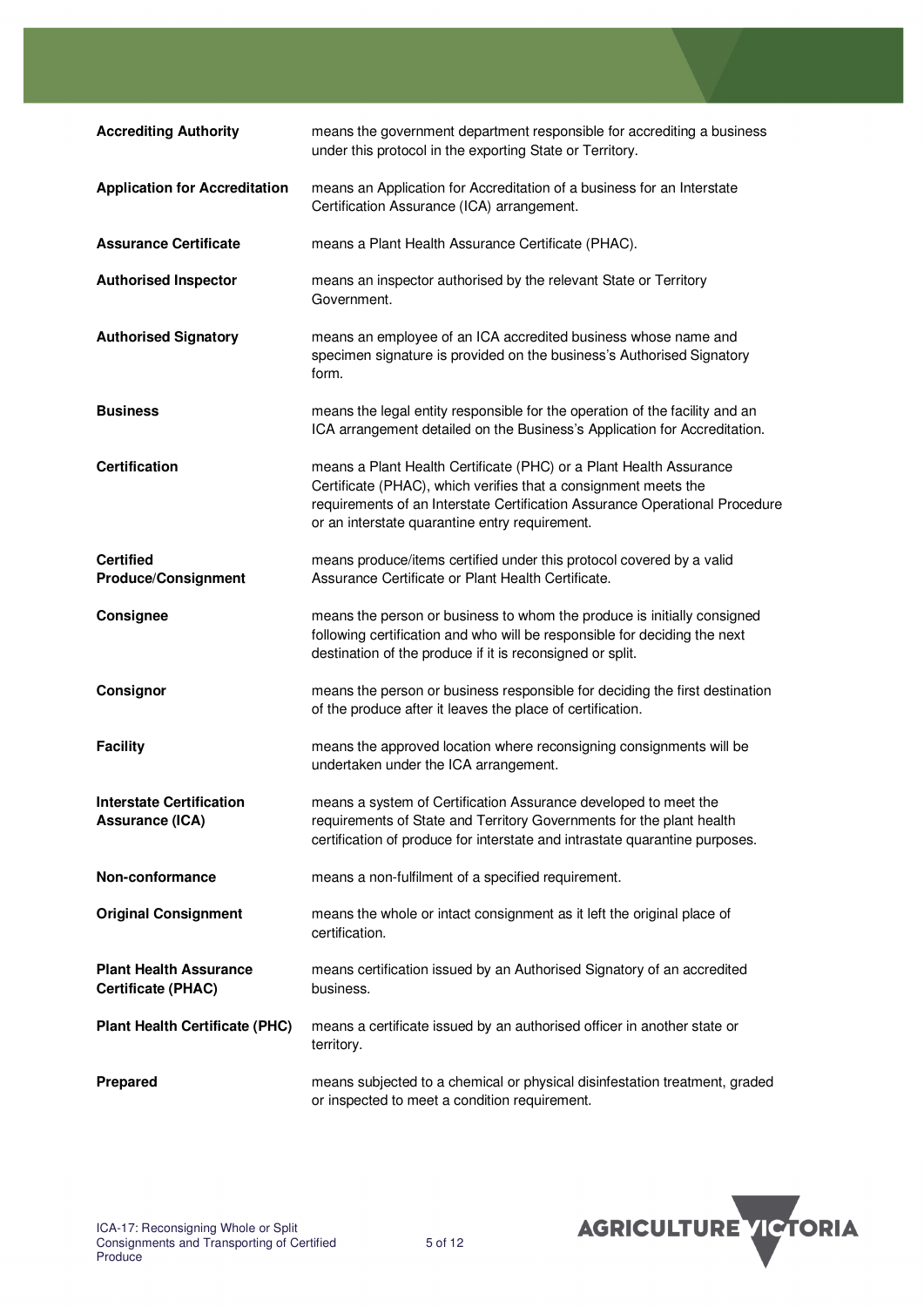| Reconsign                          | means forwarding original consignments or sub-consignments on to another<br>person or business after the original consignment.                                                                                                                                                                  |  |
|------------------------------------|-------------------------------------------------------------------------------------------------------------------------------------------------------------------------------------------------------------------------------------------------------------------------------------------------|--|
| Reconsignee                        | means the person or business to which the produce is next consigned after<br>the original consignment.                                                                                                                                                                                          |  |
| <b>Splitting a Consignment</b>     | means the act of dividing an original consignment into sub-consignments for<br>the purpose of:<br>sending the sub-consignments to different consignees; or<br>transporting the sub-consignments to the same consignee on<br>$\bullet$<br>different vehicles or via different transport methods. |  |
| Sub-consignment                    | means part of the original consignment that is being split from the original<br>consignment.                                                                                                                                                                                                    |  |
| <b>Sub-consignment Certificate</b> | means a PHAC or PHC for a sub-consignment issued by a business<br>accredited under this Operational Procedure.                                                                                                                                                                                  |  |

## **5 Responsibility**

Position titles used reflect the responsibilities of staff under this arrangement. These positions may not be present in all businesses, or different titles may be used for staff who carry out these responsibilities. In some businesses one person may have responsibility for more than one position.

The **Certification Controller** is responsible for -

- representing the business during audits and other matters relevant to the ICA arrangement;
- ensuring the business has current accreditation for an ICA arrangement covering reconsigning whole or split consignments of certified produce;
- training staff in their responsibilities and duties under this procedure;
- ensuring the business and its staff comply with their responsibilities and duties under this procedure; and
- maintaining all original PHCs, PHACs and copies of sub-consignment certificates for all split consignments and copies of the amended original PHCs and PHACs for reconsigning of whole consignments (refer 7.1.1 and 7.2.1).

The **Authorised Signatories** are responsible for:

- reconsigning or splitting of original consignments and the preparation and issue of appropriate certificates (refer 7.1 and 7.2); and
- ensuring that all quarantine entry conditions of the interstate or intrastate market have been complied with.

## **6 Requirement**

Only a business which has been accredited under this procedure may reconsign a whole consignment of certified produce or split a consignment of certified produce and issue sub-consignment certificates for movement to intrastate or interstate markets requiring quarantine certification.

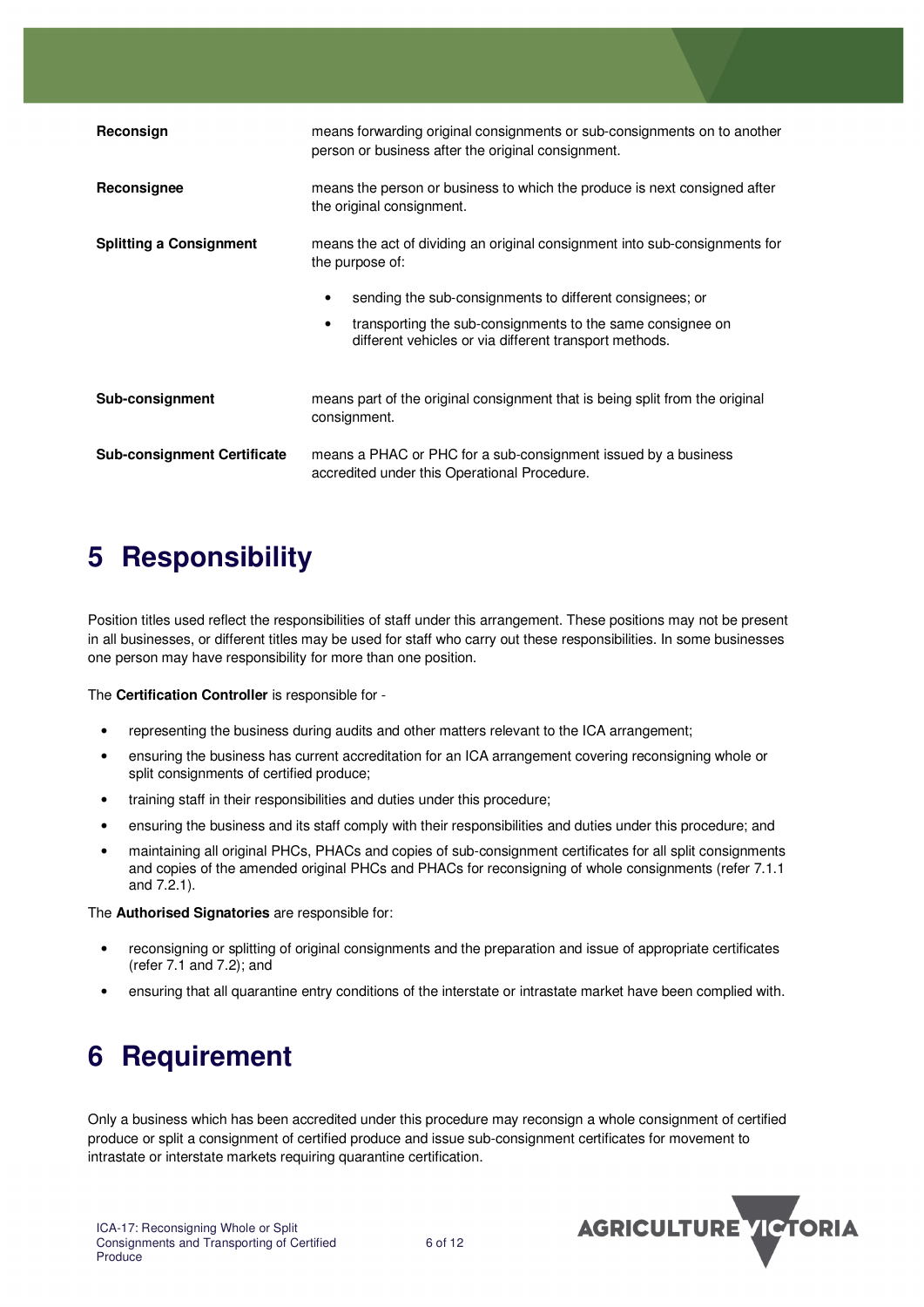Agriculture Victoria and interstate quarantine authorities maintain the right to inspect certified produce at any time and to refuse to accept a certificate where produce is found not to comply with specified requirements.

## **7 Procedure**

### 7.1 Reconsigning Whole Consignments

When reconsigning whole consignments, the original certificate (PHC or PHAC) accompanying the produce must be reconciled against the packages intended for consignment to ensure all details are correct. For consignments certified on a PHAC, the packages must be labelled in accordance with the Operational Procedure implemented by the original issuing business and reconciled to verify date code, package markings, and to ensure certificate completion is accurate.

The business must ensure that the certified produce will meet the quarantine entry conditions of the destination state.

The original certificate must be amended as indicated below and must accompany the consignment (Attachment 3 and 4).

#### **Reconsigned to:**

- in the case of a PHC, cross out the original Consignee on the PHC and write the new Consignee's name and address next to it; and
- in the case of a PHAC, insert the name and address of the Reconsignee in the box provided on the PHAC.

#### **Authorisation for Split Consignment:**

Insert the signature of the Authorised Signatory reconsigning the consignment and the date of reconsignment with a stamp that includes:

- the name of the accredited business;
- the address of the facility:
- the Interstate Produce (IP) number of the accredited business; and
- the words "MEETS ICA-17".

Note: These actions may only be undertaken by an Authorised Signatory of the accredited business.

#### **7.1.1 Distribution of Certificate**

The original amended certificate must accompany the consignment to the interstate or intrastate business to which it is reconsigned.

A photocopy of the amended original certificate must be made prior to dispatch and retained by the accredited business for audit purposes.

### 7.2 Reconsigning Split Consignments

When splitting whole consignments, the original certificate (PHC or PHAC) accompanying the produce must be reconciled against the packages intended for consignment to ensure all details are correct. For consignments certified on a PHAC, the packages must be labelled in accordance with the Operational Procedure implemented

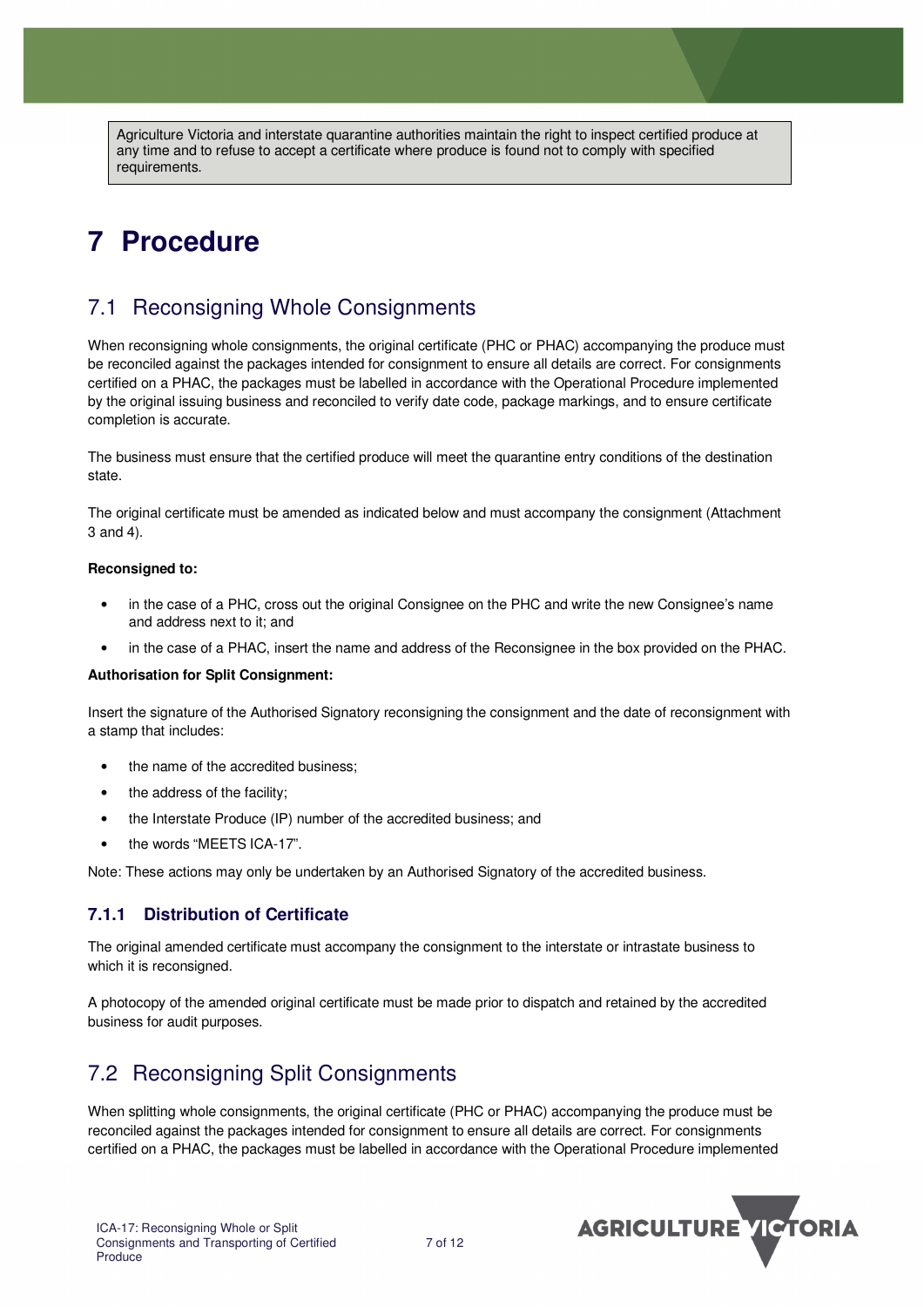by the original issuing business and reconciled to verify date code, package markings, and to ensure certification completion is accurate.

The business must ensure that the certified produce will meet the quarantine entry conditions of the destination state.

The original certificate is photocopied to prepare one or more sub-consignment certificates (Attachment 1 and 2) and the sub-consignment certificate is amended as follows:

#### **Reconsigned to:**

- in the case of a PHC, cross out the original Consignee on the PHC and write the new Consignee's name and address next to it; and
- in the case of a PHAC, insert the name and address of the Reconsignee in the box provided on the PHAC.

#### **Number of Packages:**

- cross out the number of packages in the original consignment; and
- insert the number of packages in the sub-consignment under the crossed-out number of packages in the original consignment.

#### **Authorisation for Split Consignment:**

Insert the signature of the Authorised Signatory splitting the consignment and the date of reconsignment with a stamp which includes:

- the name of the accredited business:
- the address of the facility;
- the Interstate Produce (IP) number of the accredited business; and
- the words "MEETS ICA-17".

Note: These actions may only be undertaken by an Authorised Signatory of the accredited business.

### **7.2.1 Distribution of Certificate**

The amended sub-consignment certificate must accompany the consignment to the interstate or intrastate business to which it is reconsigned.

A photocopy of the amended sub-consignment certificate must be made prior to dispatch and retained with the original certificate by the business for audit purposes.

### 7.3 Reason for Reconsigning or Split Consigning Original Consignments

A business wishing to reconsign whole or part of an original consignment of certified produce must be accredited and have a valid reason to do so. Valid reasons include:

- re-directing certified produce for commercial purposes to another state or territory with the same intrastate or interstate quarantine entry requirements; or
- sending parts of an original consignment to different consignees; or
- transporting sub-consignments on different vehicles or via different transport methods to the same consignee.

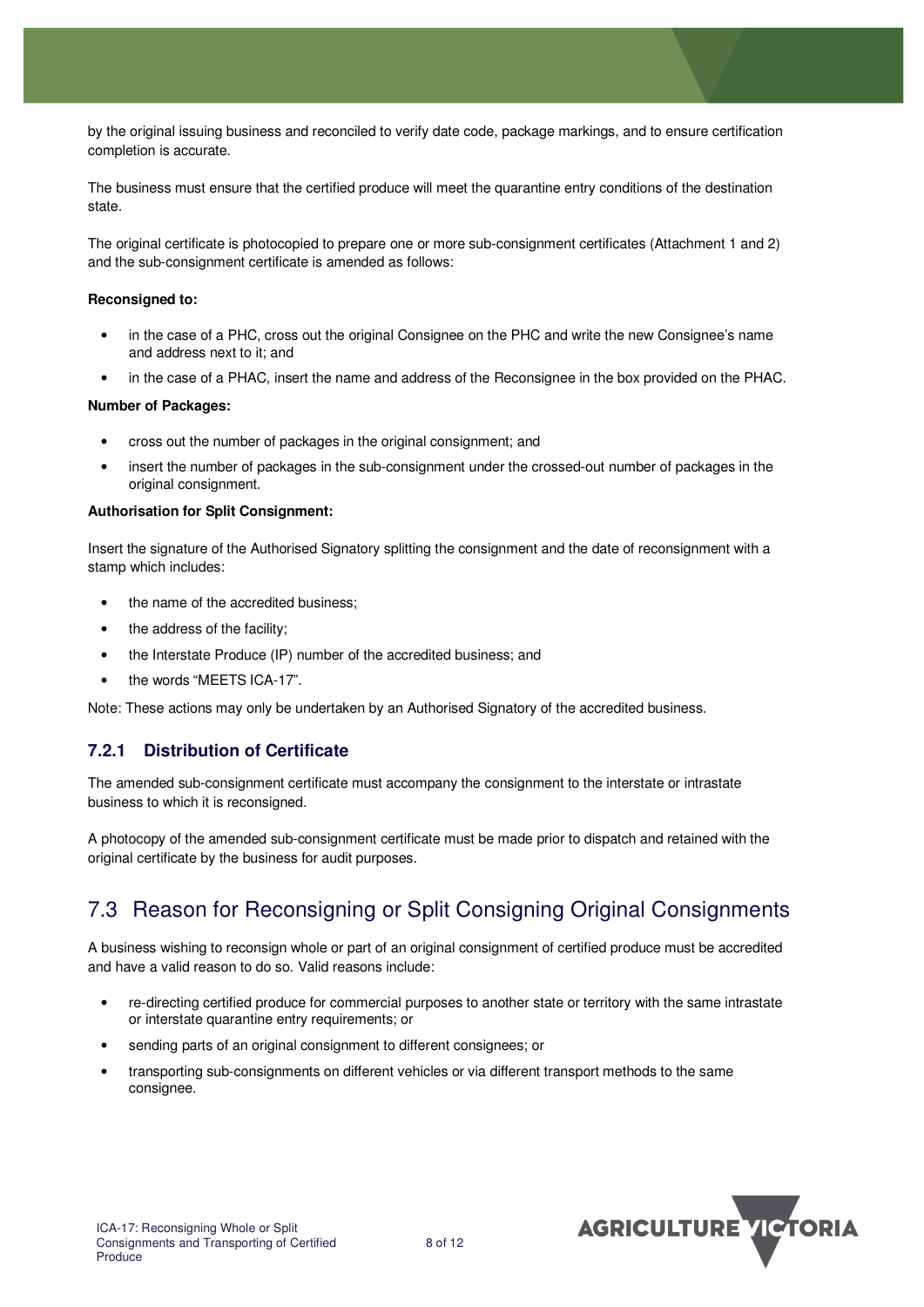### 7.4 Secondary Wholesalers

Secondary wholesalers who purchase part of an original consignment from another wholesaler for on-sale to a market requiring certification should obtain a sub-consignment certificate from the original consignee (the first wholesaler) addressed to them (the secondary wholesaler) as the reconsignee (refer 7.2).

When reconsigning or splitting the sub-consignment, the sub-consignment certificate supplied by the original consignee shall be treated as an original certificate and the procedures detailed in 7.1 and 7.2 apply.

Place the reconsignee's name and address and the authorising stamp and signature in any vacant area on the form and as close as possible to the alteration.

### 7.5 Consignment Reconciliation Records

A business shall maintain a Consignment Reconciliation Record (Attachment 5) or similar records which capture the same information for all consignments certified under this procedure.

The Consignment Reconciliation Record shall include the following details:

- the PHC or PHAC number accompanying the consignment; and
- if applicable, verification that the date code on packages is recorded on the certificate; and
- verification that the certification is sufficient to meet plant quarantine entry conditions for the intended destination state; and
- verification results and follow-up action by the Authorised Signatory; and
- the number of withdrawn or rejected packages; and
- the Authorised Signatory's name and signature.

## **8 Accreditation**

### 8.1 Application for Accreditation

A business seeking accreditation for an ICA arrangement under this procedure shall make application for accreditation at least 10 working days prior to the intended date of commencement of certifying produce.

### 8.2 Audit Process

### **8.2.1 Initial Audit**

Prior to accrediting a business, an Authorised Inspector carries out an initial audit of the business to verify the ICA system is implemented and capable of operating in accordance with the requirements of the Operational Procedure, and the system is effective in ensuring compliance with the specified requirements of the ICA arrangement.

On completion of a successful initial audit, applicants will be granted provisional accreditation and issued a Certificate of Accreditation (refer 8.3).

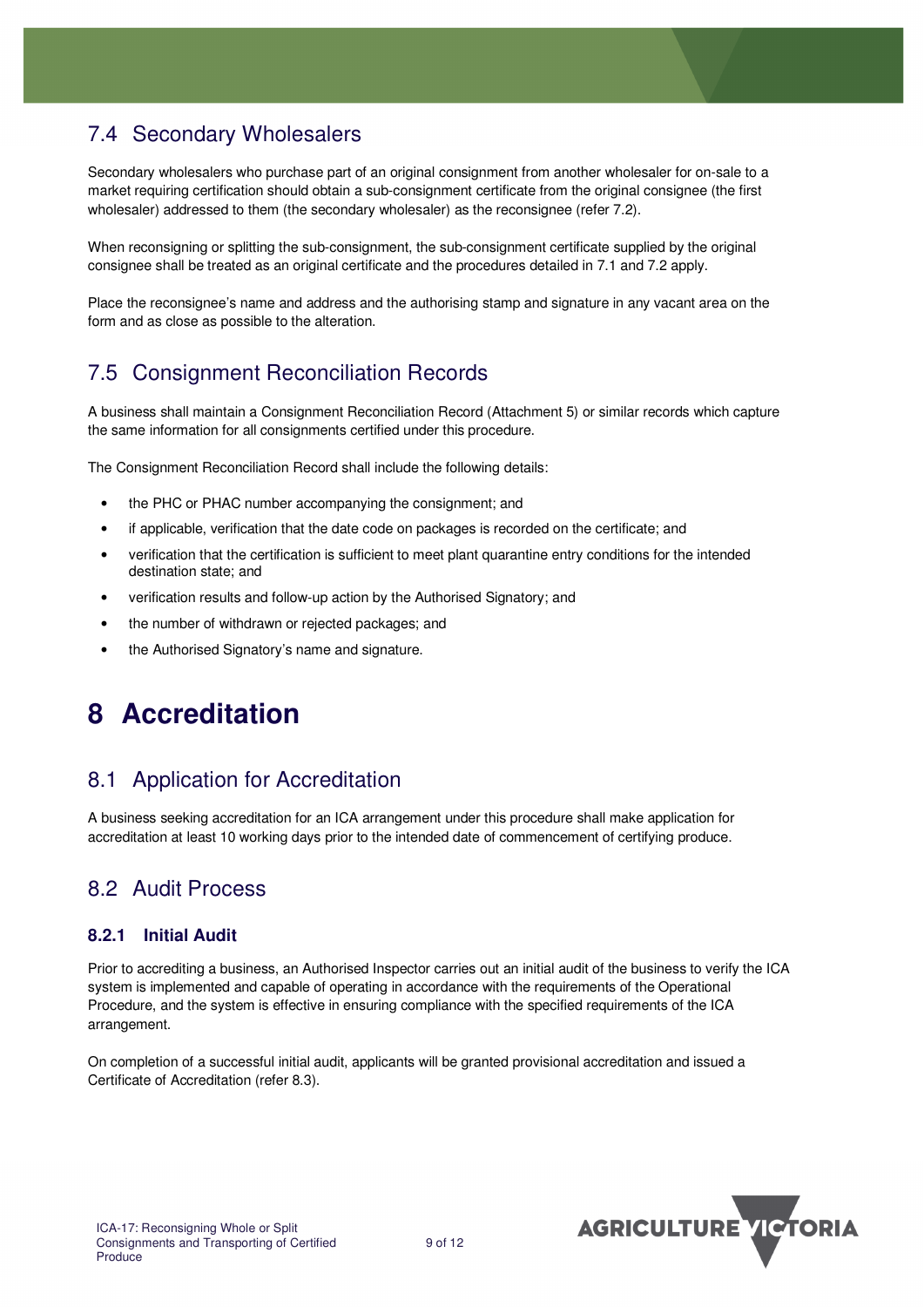### **8.2.2 Compliance Audits**

Compliance audits are conducted to verify that the ICA system continues to operate in accordance with the requirements of this procedure.

Compliance audits are, wherever practical, conducted when the ICA system is operating.

A compliance audit is conducted:

- within four weeks of the initial audit and accreditation; and
- within twelve weeks of the business applying for re-accreditation; and
- in the case of a business operating for more than six months of a year, between six and nine months after accreditation or re-accreditation.

On completion of a successful compliance audit, annual accreditation is granted to cover the current season, up to a maximum of twelve months from the date of provisional accreditation (refer 8.3).

Random audits are conducted on a selected number of accredited businesses each year. Random audits may take the form of a full compliance audit, or audits of limited scope to sample certified produce, ICA system records or ICA system documentation.

Unscheduled compliance audits may be conducted at any time to investigate reported or suspected nonconformances.

#### **8.2.3 Re-Accreditation**

Accredited businesses are required to re-apply for accreditation each year the business seeks to operate under the ICA arrangement. Businesses seeking re-accreditation must lodge a renewal application prior to accreditation lapsing, or if accreditation has lapsed, prior to commencing further certification of produce under the ICA arrangement.

A compliance audit is conducted within twelve (12) weeks of the business applying for re-accreditation each year.

### 8.3 Certificate of Accreditation

An accredited business will receive a Certificate of Accreditation for an ICA arrangement detailing the facility location, Operational Procedure, scope and period of accreditation.

The business must maintain a current Certificate of Accreditation and make this available on request by an Authorised Inspector.

 A business may not commence or continue certification of produce under the ICA arrangement unless it is in possession of a valid and current Certificate of Accreditation for the procedure, produce type and chemical covered by the Assurance Certificate.

### 8.4 Non-conformances and Sanctions

#### **8.4.1 Non-conformances**

Audits are regularly undertaken to evaluate the effectiveness of implementation of ICA requirements. If, in the opinion of the auditor, there is evidence indicating that there has been a failure to meet one or more accreditation requirements, the auditor may raise a Non-conformance Report (NCR). Actions required to address the nonconformance shall be discussed and recorded on the NCR.

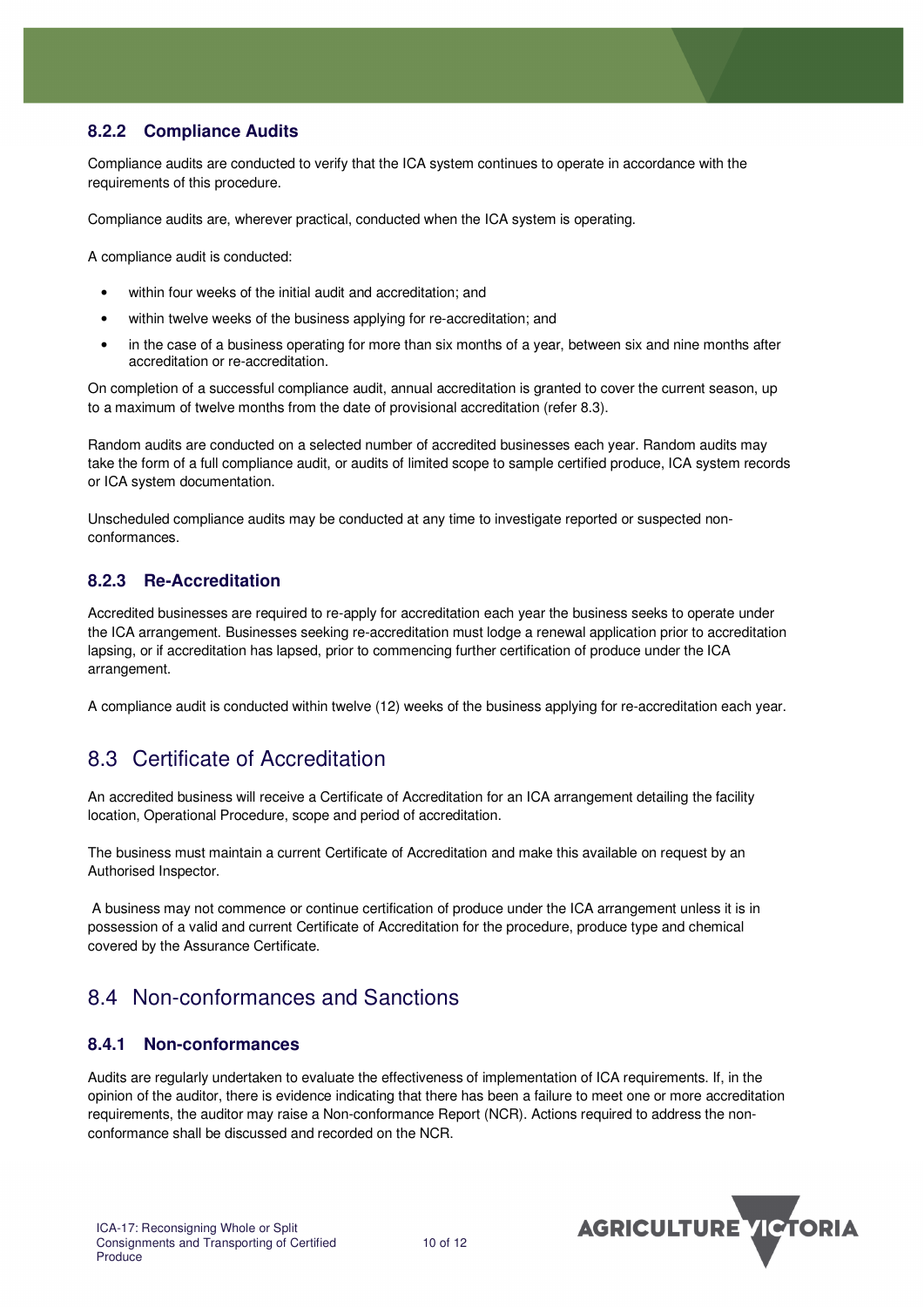If the integrity of the accreditation has been significantly compromised, the non-conformance may provide grounds for the suspension or cancellation of the accreditation, and prosecution.

#### **8.4.2 Incident Reports**

Incident Reports may be raised by interstate quarantine authorities to report the detection of a non-conformance in produce certified under this ICA arrangement. An investigation into the incident shall be conducted and findings reported back to the originator.

If the integrity of the accreditation has been significantly compromised, the incident may provide grounds for the suspension or cancellation of the accreditation, and prosecution.

#### **8.4.3 Suspension and Cancellation**

Agriculture Victoria may suspend or cancel an accreditation when an accredited business is found, for example, to have:

- obtained accreditation through the provision of false or misleading information;
- not paid fees owing to Agriculture Victoria;
- contravened an accreditation requirement that compromises the integrity of the arrangement; and/or
- not rectified a non-conformance.

Any action taken by Agriculture Victoria to suspend or cancel an accreditation shall be provided in writing to the business. This shall also provide guidance on the lodgement of a written appeal requesting that the decision be reviewed.

#### **8.4.4 Prosecution**

Businesses found to be operating contrary to the Act may be liable for prosecution.

## **9 Records and Document Control**

### 9.1 ICA System Records

The business shall maintain the following records:

- a photocopy of any amended original certificates where whole consignments have been reconsigned;
- the original certificate for all split consignments;
- a photocopy of each sub-consignment certificate issued; and
- a Consignment Reconciliation Record.

ICA system records shall be maintained for a period of not less than 24 months from completion or the next compliance audit, whichever is the later. ICA system records shall be made available on request by an Authorised Inspector.

### 9.2 ICA System Documentation

The business shall maintain the following documentation:

- a copy of the business's current Application for Accreditation;
- a copy of the business's current Authorised Signatory forms:

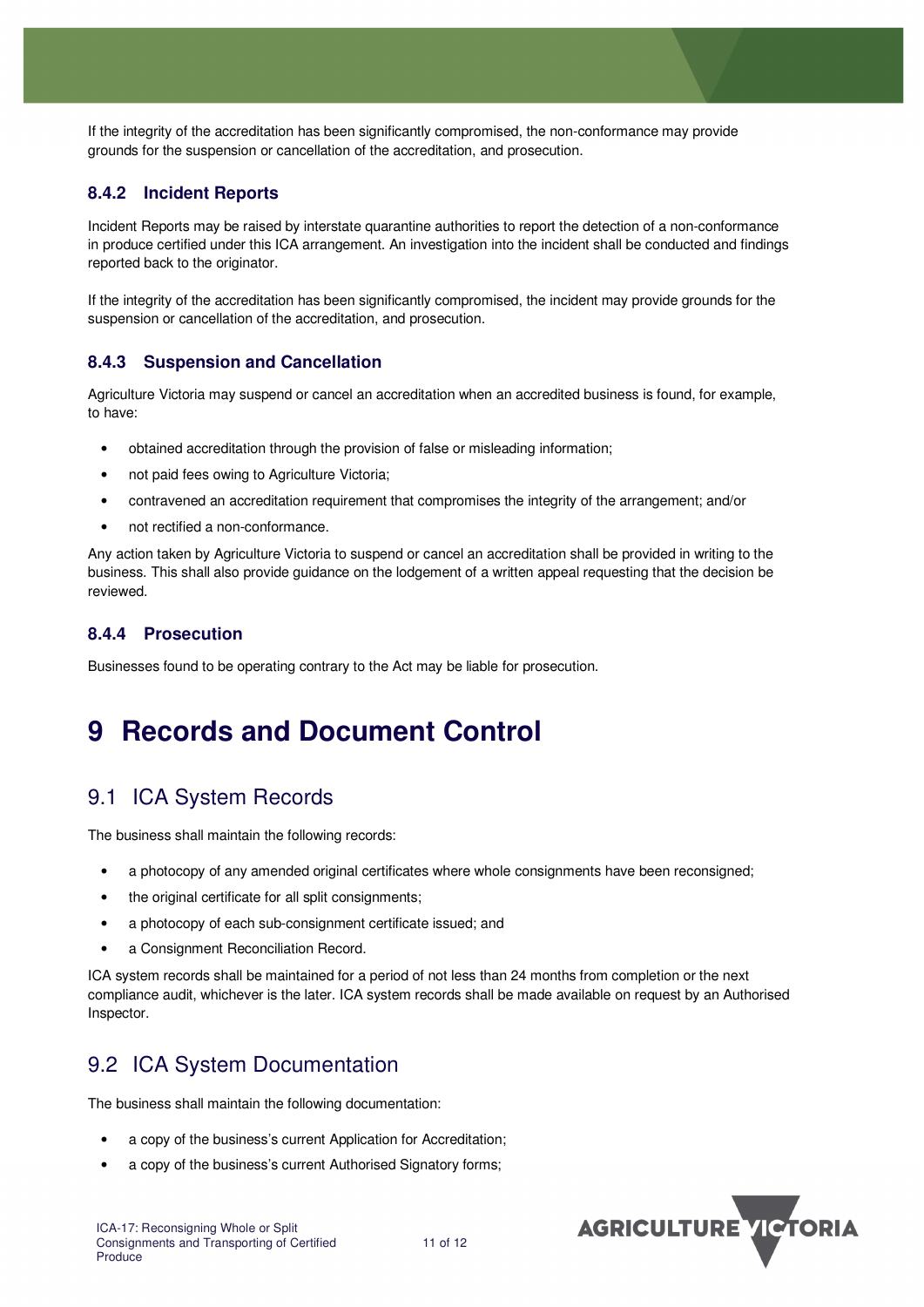- a current copy of this Operational Procedure; and
- a current Certificate of Accreditation for the ICA Arrangement.

ICA system documentation shall be made available on request by an Authorised Inspector.

## **10 Attachments**

| Attachment 1 | Plant Health Assurance Certificate, Splitting Consignments (PSE-009, example)   |
|--------------|---------------------------------------------------------------------------------|
| Attachment 2 | Plant Health Certificate Splitting Consignments (PSE-011, example)              |
| Attachment 3 | Plant Health Assurance Certificate, Reconsigning Consignment (PSE-010, example) |
| Attachment 4 | Plant Health Certificate Reconsigning Consignment (PSE-012, example)            |
| Attachment 5 | Consignment Reconciliation Record (PSF-421)                                     |

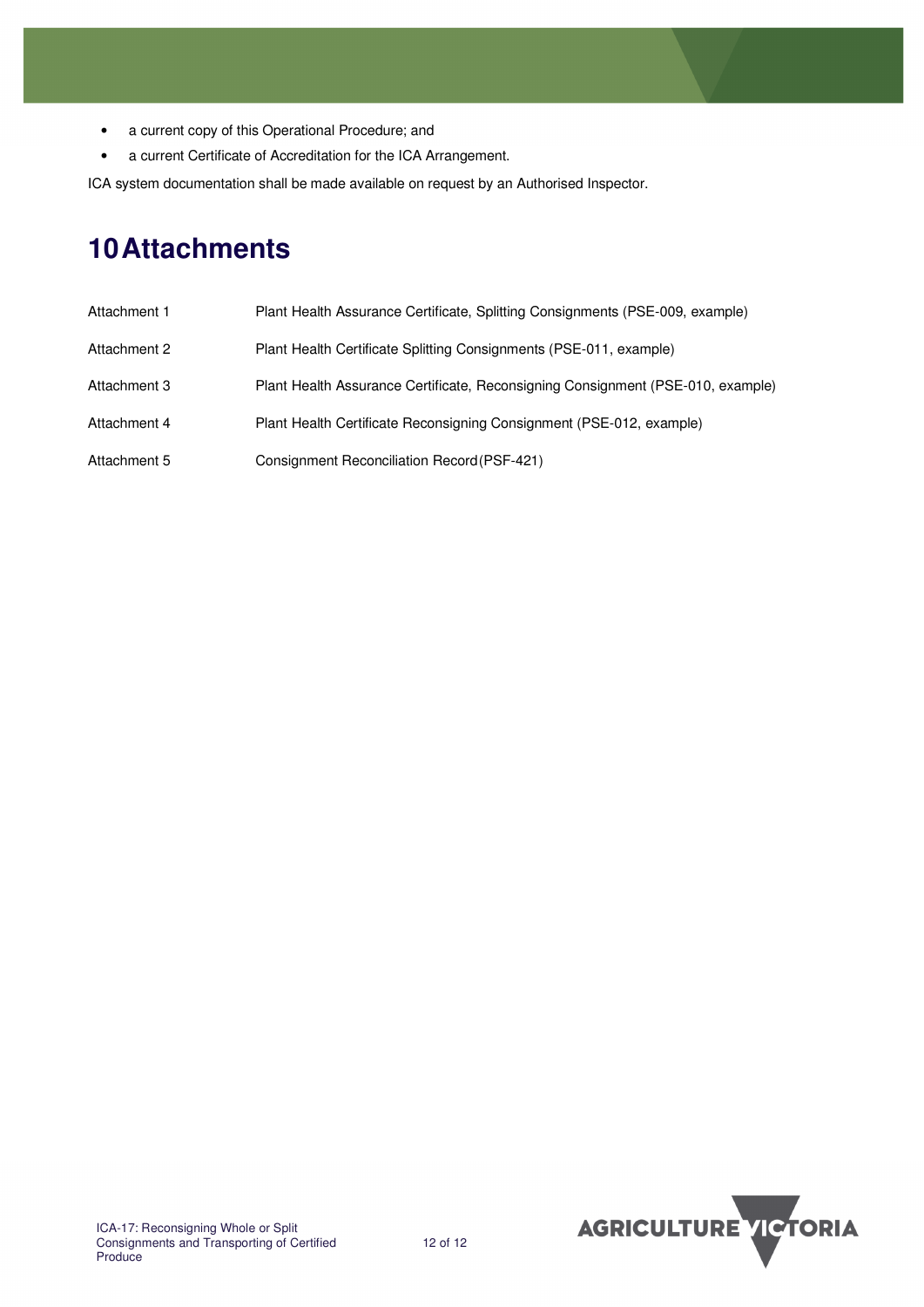# **Plant Health Assurance Certificate**

**Certificate number XXXXXXXX** 

u

**Consignment details** (please print) **Centificate details** (please print)

| <b>Consignor</b> |
|------------------|
|------------------|

| Name | <b>ABC PTY LTD</b> |
|------|--------------------|
|------|--------------------|

Address **STREET ROAD, MLEBOURNE VIC 3000**

| <b>Consignee</b> |                                   |  |
|------------------|-----------------------------------|--|
| Name             | <b>MARKET PRODUCE</b>             |  |
| Address          | <b>MELBOURNE MARKET, VIC 3000</b> |  |

**Reconsigned to** (splitting consignments or reconsigning whole consignments)

Name **PRODUCE PEOPLE**

Address **SOMEWHERE ROAD, ADELAIDE, SA**

**Brand name OR identifying marks** (as marked on packages) **Date OR date code** (as marked on packages) **ABC PRODUCE 25/08/2020**

**Other facilities supplying produce** 

**IP Number | Facility number | Procedure V9999 01 ICA-02** 

**Accredited business that prepared the produce** 

Address **STREET ROAD, MELBOURNE VIC 3000**

Address **STREET ROAD, MELBOURNE VIC 3000**

Name **ABC PTY LTD**

Name **ABC PTY LTD**

**Grower or Packer** 

| <b>Number of</b><br>packages | Type of packages (e.g. trays,<br>cartons) | <b>Type of produce</b> | <b>Authorisation for split</b><br>consignment       |
|------------------------------|-------------------------------------------|------------------------|-----------------------------------------------------|
| 30                           | <b>Trays</b>                              | <b>Apple</b>           |                                                     |
| 10                           |                                           |                        | <b>SPLIT</b><br><b>CONSIGNMENT</b>                  |
|                              |                                           |                        | <b>Market Produce</b><br><b>Melbourne Market IP</b> |
|                              |                                           |                        | <b>No V0000</b><br>Meets ICA17                      |
|                              |                                           |                        | Authorised: A Sign<br>Date:27/08/2020               |
|                              |                                           |                        |                                                     |
|                              |                                           |                        |                                                     |

**Treatment details** 

| <b>Treatment</b><br>date |             | <b>Treatment</b> | <b>Chemical</b> (active ingredient) | Concentration / duration and<br>temperature  |
|--------------------------|-------------|------------------|-------------------------------------|----------------------------------------------|
| 17/08/2020               | Flood Spray |                  | Dimethoate                          | 400ppm spray for 10sec then wet for<br>60sec |
|                          |             |                  |                                     |                                              |
|                          |             |                  |                                     |                                              |
|                          |             |                  |                                     |                                              |

| <b>Additional certification / Codes</b>                                                                                                                                                                                                                                                                                                                                                                                                                                                                                                                                                                                                                                                                      |                  |                |
|--------------------------------------------------------------------------------------------------------------------------------------------------------------------------------------------------------------------------------------------------------------------------------------------------------------------------------------------------------------------------------------------------------------------------------------------------------------------------------------------------------------------------------------------------------------------------------------------------------------------------------------------------------------------------------------------------------------|------------------|----------------|
|                                                                                                                                                                                                                                                                                                                                                                                                                                                                                                                                                                                                                                                                                                              |                  |                |
| Declaration: I, an Authorised Signatory of the accredited business that prepared the plants, plant products, used equipment, used packages or earth<br>materials described above, hereby declare that the plants, plant products, used equipment, used packages or earth materials have been prepared in the<br>business' approved facility in accordance with the business' Certification Assurance arrangement and that the details shown above are true and correct in<br>every particular. I acknowledge that it is an offence under the <i>Plant Biosecurity Act 2010</i> to issue assurance certificates without being accredited<br>and/or to make false statements in certificates and declarations. |                  |                |
| <b>Authorised Signatory (print name)</b>                                                                                                                                                                                                                                                                                                                                                                                                                                                                                                                                                                                                                                                                     | <b>Signature</b> | <b>Date</b>    |
| A.Signature                                                                                                                                                                                                                                                                                                                                                                                                                                                                                                                                                                                                                                                                                                  | A.Sign           | 25 / 08 / 2020 |
|                                                                                                                                                                                                                                                                                                                                                                                                                                                                                                                                                                                                                                                                                                              |                  |                |

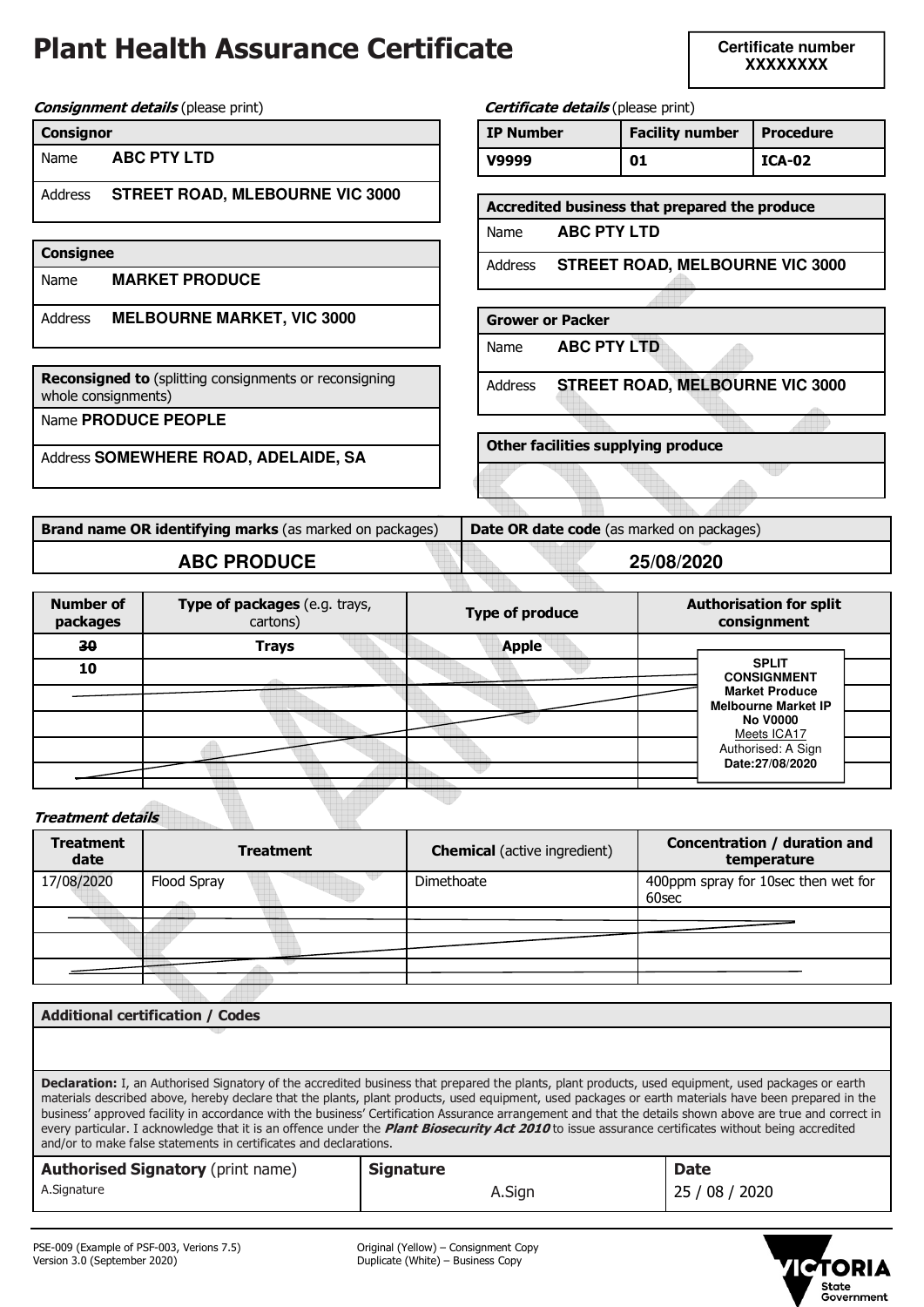## **Plant Health Certificate**

**Certificate number A99999**

### **For Movement of Specified Items in Australia**

This is to certify that the item(s) described below are considered to conform with the following entry condition(s) of the plant health legislation of (insert state/territory).

#### **Description of consignment**

| <b>Consignor / exporter (please print)</b> |                     |  |
|--------------------------------------------|---------------------|--|
| Name                                       | Joe's Fruit Pty Ltd |  |
| Address Street Road, Queensland 4000       |                     |  |

| Consignee / importer or receiver (please print) |                                          |                          |  |  |  |  |  |
|-------------------------------------------------|------------------------------------------|--------------------------|--|--|--|--|--|
| Name                                            | Market Produce                           | Fred's Fruit             |  |  |  |  |  |
|                                                 | Address-Melbourne Market, Victoria 3000- | Devonport, Tasmania 7000 |  |  |  |  |  |

**Means of conveyance:** Road

| Item, quantity and package<br>type  | Name of grower / packer AND location and<br>state where grown or packed | Entry condition(s) |                                                                                                                                                                 |
|-------------------------------------|-------------------------------------------------------------------------|--------------------|-----------------------------------------------------------------------------------------------------------------------------------------------------------------|
| <b>4584-Cartons Bananas</b><br>288  | Joe's Fruit Pty Ltd<br><b>Street Road</b><br>Queensland 4000            |                    | Banana's in a hard<br>green condition with<br>unbroken skin                                                                                                     |
|                                     |                                                                         |                    | <b>SPLIT CONSIGNMENT</b><br><b>Market Produce</b><br><b>Melbourne Market</b><br><b>IP No V0000</b><br><b>Meets ICA17</b><br>Authorised: A Sign<br>Date: 28/6/03 |
|                                     |                                                                         |                    |                                                                                                                                                                 |
| <b>Issuing Officer</b> (print name) | Designation                                                             |                    | <b>Official stamp</b>                                                                                                                                           |
| A Officer                           | <b>Authorised Officer</b>                                               |                    |                                                                                                                                                                 |
| Signature                           | <b>Place certified</b>                                                  | <b>Date</b>        |                                                                                                                                                                 |
| A Officer                           | <b>Brisbane Market</b>                                                  | 26 / 06 / 03       |                                                                                                                                                                 |



Triplicate (white) – Department copy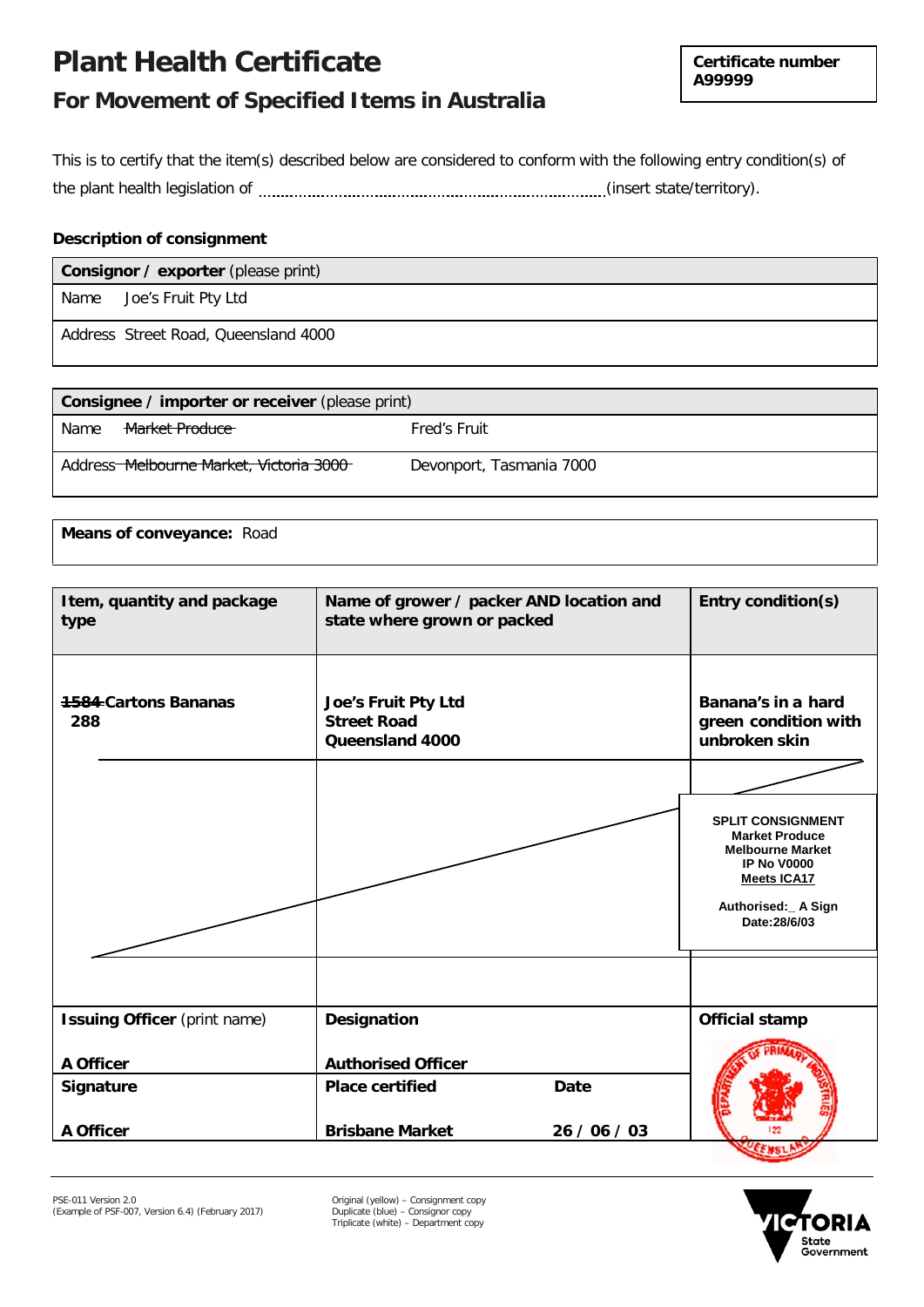# **Plant Health Assurance Certificate**

**Certificate number XXXXXXXX** 

**Consignment details** (please print) **Centificate details** (please print)

| <b>Consignor</b> |  |
|------------------|--|
|                  |  |

Name **ABC PTY LTD**

Address **STREET ROAD, MLEBOURNE VIC 3000**

| Consignee |                                   |  |  |  |  |  |
|-----------|-----------------------------------|--|--|--|--|--|
| Name      | <b>MARKET PRODUCE</b>             |  |  |  |  |  |
| Address   | <b>MELBOURNE MARKET, VIC 3000</b> |  |  |  |  |  |

**Reconsigned to** (splitting consignments or reconsigning whole consignments)

Name **PRODUCE PEOPLE**

Address **SOMEWHERE ROAD, ADELAIDE, SA**

**Brand name OR identifying marks** (as marked on packages) **Date OR date code** (as marked on packages) **ABC PRODUCE 25/08/2020**

**Other facilities supplying produce** 

**IP Number | Facility number | Procedure V9999 01 ICA-02** 

**Accredited business that prepared the produce** 

Address **STREET ROAD, MELBOURNE VIC 3000**

Address **STREET ROAD, MELBOURNE VIC 3000**

Name **ABC PTY LTD**

Name **ABC PTY LTD**

**Grower or Packer** 

| <b>Number of</b><br>packages | Type of packages (e.g. trays,<br>cartons) | <b>Type of produce</b> | <b>Authorisation for split</b><br>consignment       |
|------------------------------|-------------------------------------------|------------------------|-----------------------------------------------------|
| 30                           | <b>Trays</b>                              | <b>Apple</b>           |                                                     |
|                              |                                           |                        | <b>SPLIT</b>                                        |
|                              |                                           |                        | <b>CONSIGNMENT</b>                                  |
|                              |                                           |                        | <b>Market Produce</b><br><b>Melbourne Market IP</b> |
|                              |                                           |                        | <b>No V0000</b><br>Meets ICA17                      |
|                              |                                           |                        | Authorised: A Sign                                  |
|                              |                                           |                        | Date:27/08/2020                                     |
|                              |                                           |                        |                                                     |

**Treatment details** 

| <b>Treatment</b><br>date |             | <b>Treatment</b> | <b>Chemical</b> (active ingredient) | Concentration / duration and<br>temperature  |
|--------------------------|-------------|------------------|-------------------------------------|----------------------------------------------|
| 17/08/2020               | Flood Spray |                  | Dimethoate                          | 400ppm spray for 10sec then wet for<br>60sec |
|                          |             |                  |                                     |                                              |
|                          |             |                  |                                     |                                              |
|                          |             |                  |                                     |                                              |

| <b>Additional certification / Codes</b>                                                                                                                                                                                                                                                                                                                                                                                                                                                                                                                                                                                                                                                                             |                  |                |  |  |  |  |
|---------------------------------------------------------------------------------------------------------------------------------------------------------------------------------------------------------------------------------------------------------------------------------------------------------------------------------------------------------------------------------------------------------------------------------------------------------------------------------------------------------------------------------------------------------------------------------------------------------------------------------------------------------------------------------------------------------------------|------------------|----------------|--|--|--|--|
| MFF01, PHY01                                                                                                                                                                                                                                                                                                                                                                                                                                                                                                                                                                                                                                                                                                        |                  |                |  |  |  |  |
|                                                                                                                                                                                                                                                                                                                                                                                                                                                                                                                                                                                                                                                                                                                     |                  |                |  |  |  |  |
| <b>Declaration:</b> I, an Authorised Signatory of the accredited business that prepared the plants, plant products, used equipment, used packages or earth<br>materials described above, hereby declare that the plants, plant products, used equipment, used packages or earth materials have been prepared in the<br>business' approved facility in accordance with the business' Certification Assurance arrangement and that the details shown above are true and correct in<br>every particular. I acknowledge that it is an offence under the <i>Plant Biosecurity Act 2010</i> to issue assurance certificates without being accredited<br>and/or to make false statements in certificates and declarations. |                  |                |  |  |  |  |
| <b>Authorised Signatory (print name)</b>                                                                                                                                                                                                                                                                                                                                                                                                                                                                                                                                                                                                                                                                            | <b>Signature</b> | <b>Date</b>    |  |  |  |  |
| A.Signature                                                                                                                                                                                                                                                                                                                                                                                                                                                                                                                                                                                                                                                                                                         | A.Sign           | 25 / 08 / 2020 |  |  |  |  |
|                                                                                                                                                                                                                                                                                                                                                                                                                                                                                                                                                                                                                                                                                                                     |                  |                |  |  |  |  |
|                                                                                                                                                                                                                                                                                                                                                                                                                                                                                                                                                                                                                                                                                                                     |                  |                |  |  |  |  |

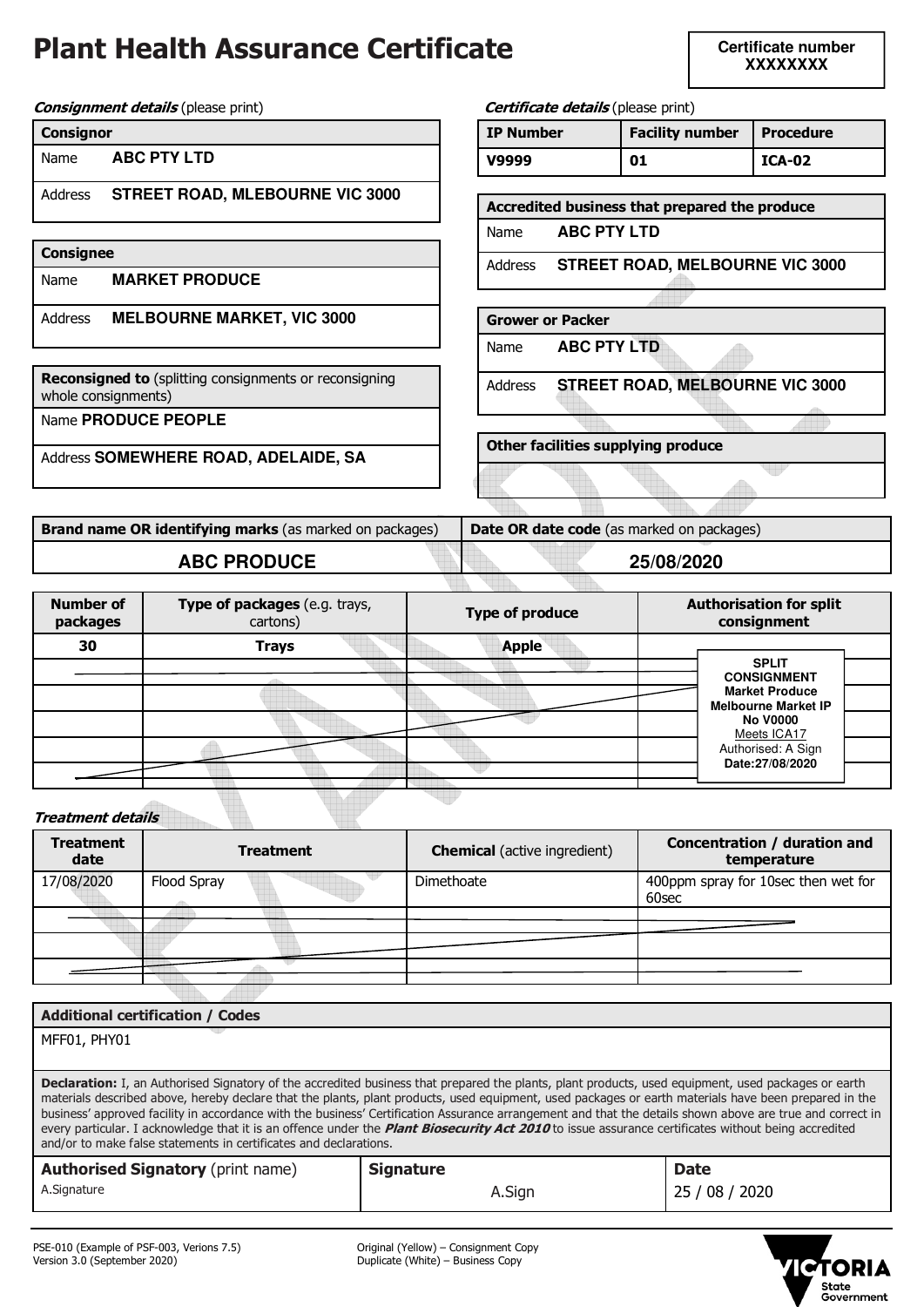## **Plant Health Certificate**

**Certificate number A99999**

### **For Movement of Specified Items in Australia**

This is to certify that the item(s) described below are considered to conform with the following entry condition(s) of the plant health legislation of (insert state/territory).

### **Description of consignment**

| <b>Consignor / exporter (please print)</b> |                                      |  |  |  |  |
|--------------------------------------------|--------------------------------------|--|--|--|--|
| Name                                       | Joe's Fruit Pty Ltd                  |  |  |  |  |
|                                            | Address Street Road, Queensland 4000 |  |  |  |  |

| <b>Consignee / importer or receiver (please print)</b> |                                          |                          |  |  |  |  |  |
|--------------------------------------------------------|------------------------------------------|--------------------------|--|--|--|--|--|
| Name                                                   | Market Produce                           | Fred's Fruit             |  |  |  |  |  |
|                                                        | Address-Melbourne Market, Victoria 3000- | Devonport, Tasmania 7000 |  |  |  |  |  |

**Means of conveyance:** Road

| Item, quantity and package<br>type  | Name of grower / packer AND location and<br>state where grown or packed | Entry condition(s) |                                                                                                                                                                 |
|-------------------------------------|-------------------------------------------------------------------------|--------------------|-----------------------------------------------------------------------------------------------------------------------------------------------------------------|
| <b>1584 Cartons Bananas</b>         | <b>Joe's Fruit Pty Ltd</b><br><b>Street Road</b><br>Queensland 4000     |                    | Banana's in a hard<br>green condition with<br>unbroken skin                                                                                                     |
|                                     |                                                                         |                    | <b>SPLIT CONSIGNMENT</b><br><b>Market Produce</b><br><b>Melbourne Market</b><br><b>IP No V0000</b><br><b>Meets ICA17</b><br>Authorised: A Sign<br>Date: 28/6/03 |
|                                     |                                                                         |                    |                                                                                                                                                                 |
| <b>Issuing Officer</b> (print name) | Designation                                                             |                    | Official stamp                                                                                                                                                  |
| A Officer                           | <b>Authorised Officer</b>                                               |                    |                                                                                                                                                                 |
| <b>Signature</b>                    | <b>Place certified</b>                                                  | <b>Date</b>        |                                                                                                                                                                 |
| A Officer                           | <b>Brisbane Market</b>                                                  | 26 / 06 / 03       |                                                                                                                                                                 |



Triplicate (white) – Department copy